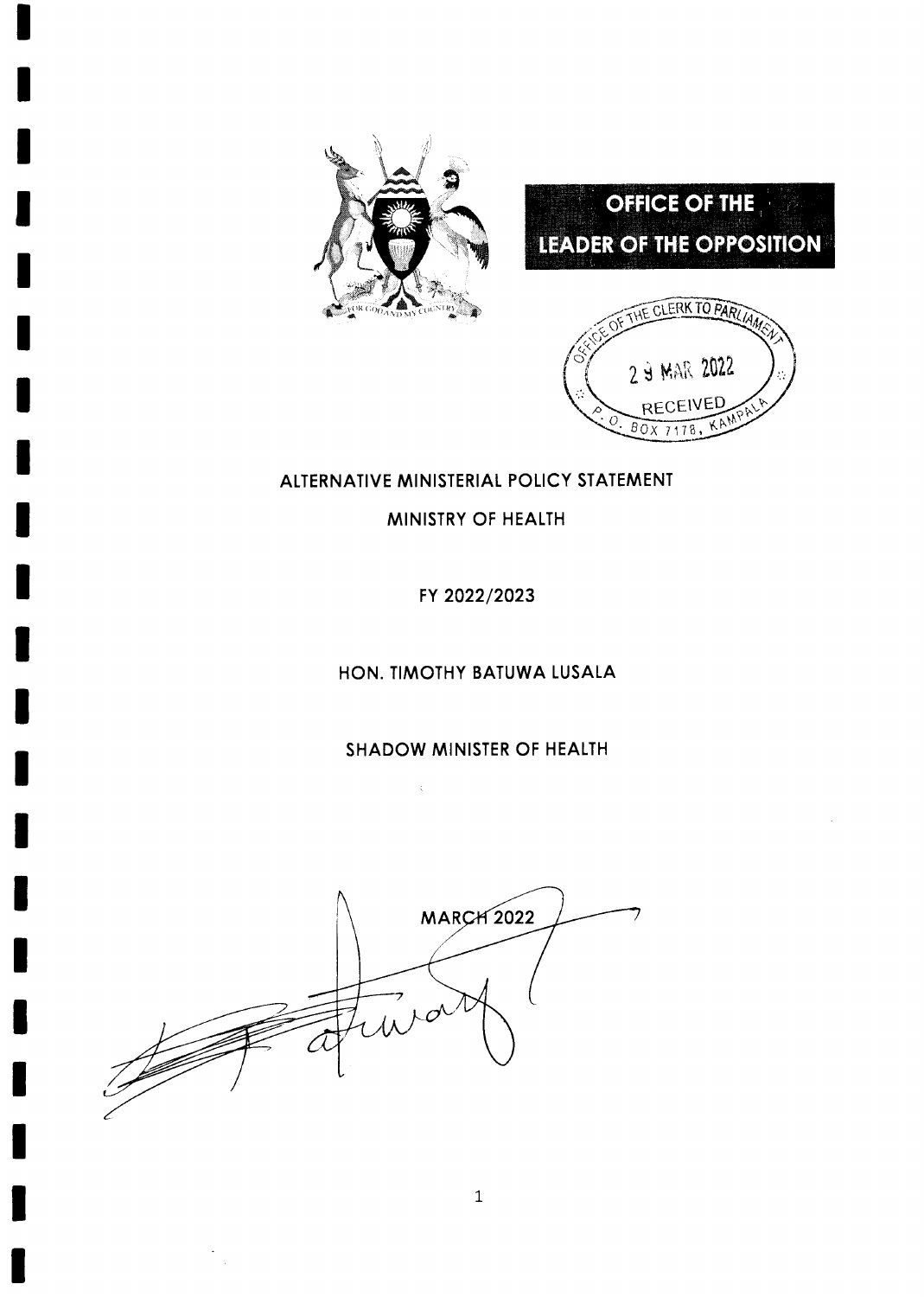# Contents

ď

I

l

H

I

I

1

i

H

 $\blacksquare$ 

I

1

 $\blacksquare$ 

I

I

I

۷

| Issue 1: Containing further spread of Covid-19 following full re-opening of the economy10        |
|--------------------------------------------------------------------------------------------------|
| Issue 2: Continued prioritization of curative approach over preventive approach to health care11 |
|                                                                                                  |
|                                                                                                  |
| Issue 5: High Population growth rate and a high unmet need for family planning18                 |
|                                                                                                  |
|                                                                                                  |
| Issue 8: Inadequate public spending on health and high out of pocket spending on health 25       |
|                                                                                                  |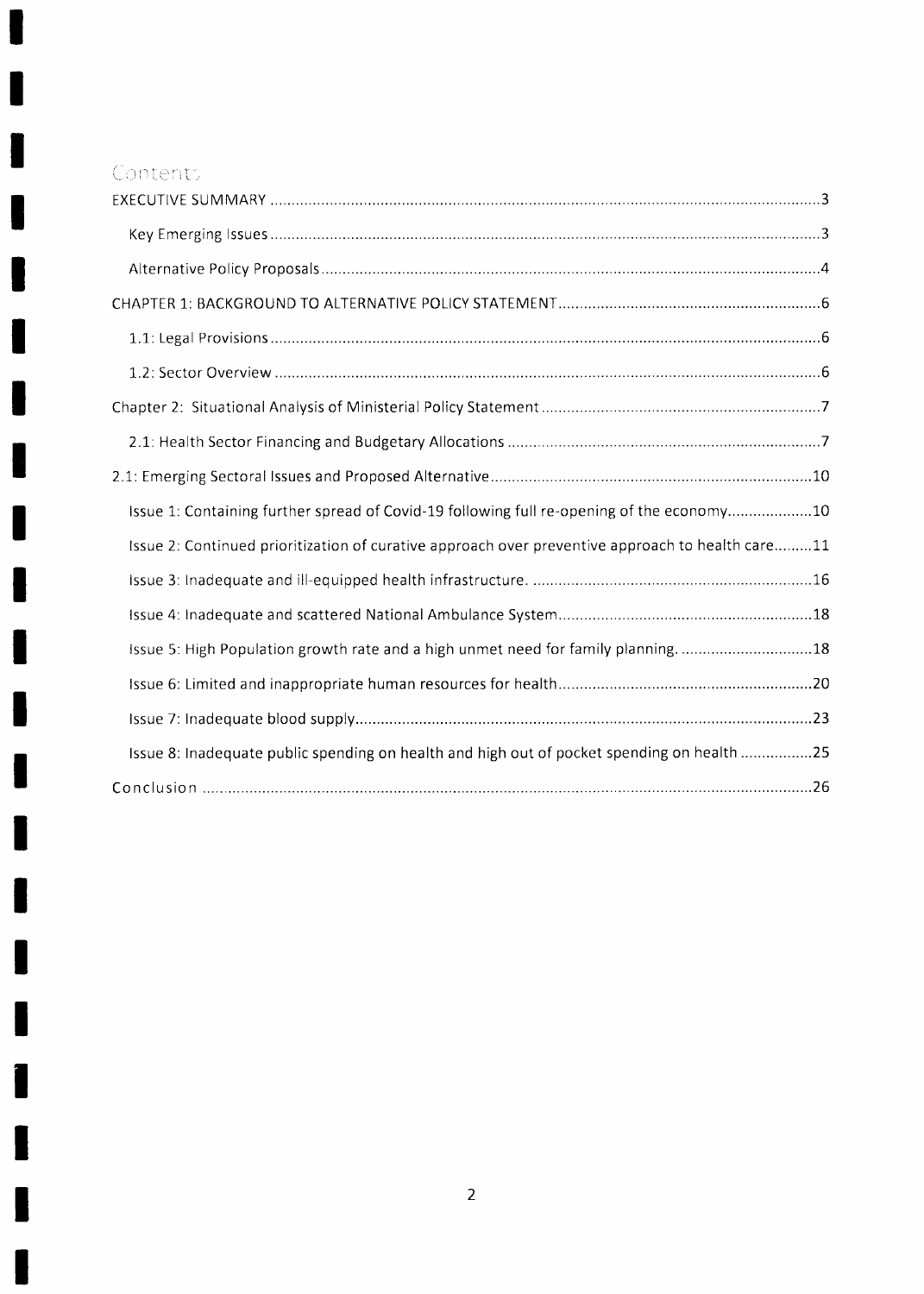### **EXECUTIVE SUMMARY**

In accordance with Section 6E (4) of the Administration of Parliament (Amendment) Act (2006), Rules 14(4) and 146 of the Rules of Procedure 2017, this Alternative Policy Statement for the Health Sub-Program articulates policy directions of the Opposition in Parliament.

### **Sector Overview**

Health Service delivery in Uganda is undertaken under the auspices of the Ministry of Health Strategic Plan, 2020/21-2024/25 which builds on the Human Capital Development Component of the National Development Plan III and lays a foundation for movement towards Universal Health Coverage.

In spite of an overall improvement in the national health indicators over the last five years, they remain unsatisfactory and disparities continue to exist across the country. Seventy-five percent of the disease burden in Uganda is still preventable through health promotion and disease prevention. The COVID-19 pandemic has strained health systems and disrupted essential health services in Uganda leadina  $\overline{10}$ reversal  $\Omega$ some  $\circ$ f the health qains in the last 5 years especially in the areas of teenage pregnancy, HIV/AIDS management and mental health.

## **Key Emerging Issues**

- 1. Management of covid-19 following full re-opening of the economy. With positivity rate below 2% and about 50% of the eligible population vaccinated, what next?
- 2. There is continued prioritization of curative approach over preventive approach to health care even when there is an appreciation and recognition of the need to invest more in preventive and communitybased health care.
- 3. Whereas the bulk of the investment has been going into curative health care system, the health care infrastructure is inadequate, ill equipped and nonfunctional. Most of the facilities are functioning below expected standards due to lack of basic equipment and utilities.
- 4. There is an inadequate health ambulance system. Out of the 460 ambulances required, only 120 are available. There is no national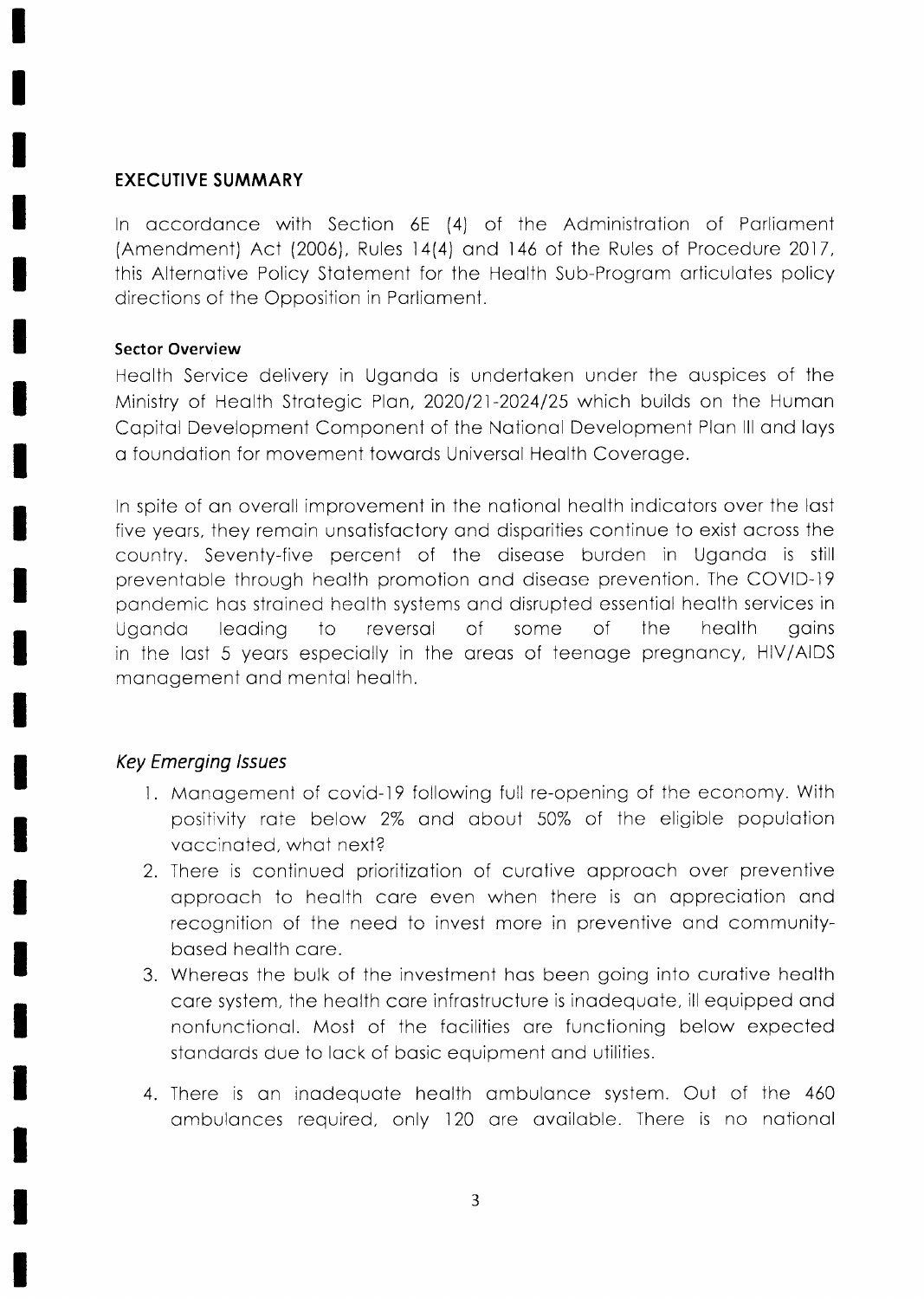standard ambulance coordination center and even the 911 medical ernergency functionol number is nonexistent.

- 5. There is high population growth rate with fertility rates at 4.82% and an unmet need of 28%. Ugondo hos registered on unocceptobly high teenage pregnancy rate of 25% with over 30,000 teenage pregnancies registered monthly between January and August 2021.
- 6. Ugondo continues to gropple with the chollenge of limited humon resources for heolth with stoffing levels at 73%. The few ore not well motivoted hence constont industriol octions of strikes.
- 7. There is inodequote public spending on heolth ond high out of pocket spending on health making many Ugandans face challenges access health in the absence of inclusive and affordable health insurance schemes.

### Alternative Policy Proposols

- 1. Government should focus on making available health infrastructure functional instead of investing in non-functional, poorly equipped health infrostructure. It's betier to hove the ovoiloble inodequote heolth focilities functional than having many structures with poor services.
- 2. Invest in health promotion and disease prevention. Provision of health core services is not the most importont determinont of heolth. Investing in heolth promotion would yield better results, given the resource constroints.
- 3. Amplify role of Community bosed heolth core through empowerment of Community Heolth Extension Workers (CHEWS), Villoge Heolth Teoms (VHTs) ond roll out of The Integroted Community Cose Monogement (ICCM). These should be integrated on the payroll.
- 4. Increase funding towards prevention of non-communicable diseases: Non-Communicoble Diseoses (NCD) contribute over 70% of the diseose burden in Ugondo.
- 5. Address the criticol humon resource gops ond motivotion issues of heolth workers. Heolth workers solories should be enhonced ond the gops filled.
- 6. lmplement o compulsory Notionol Heolth Insuronce Scheme (NHIS)
- 7. Increase funding to sexual reproductive health services including sexuality educotion for odolescents ond fomily plonning.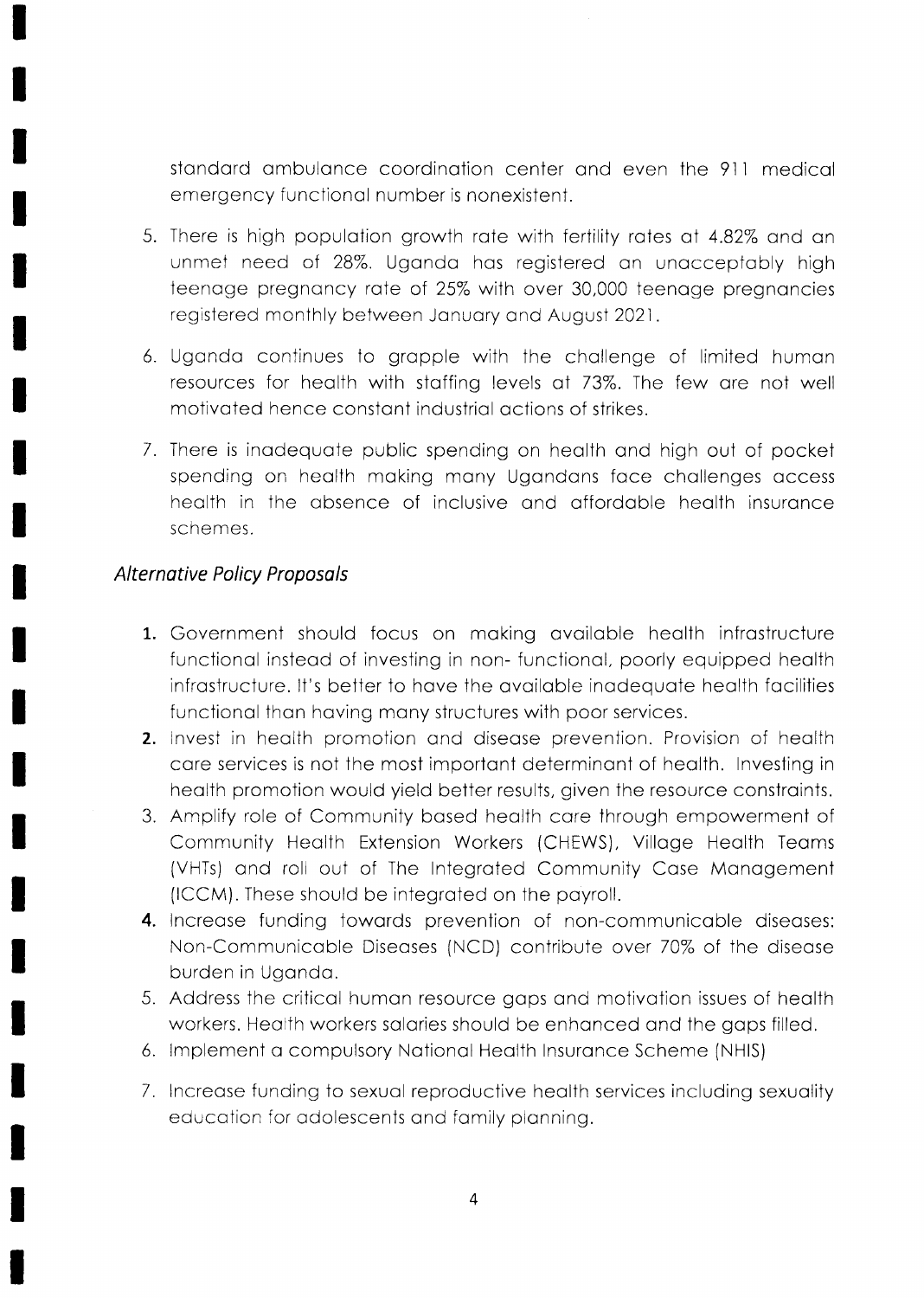8. Ensure availability of blood for transfusion and building of more blood banks

### Conclusion

Government policy on health emphasizes access to high quality health care by all Ugandans as a means of guaranteeing their contribution to the country's socio-economic transformation. In line with Government's commitment to preventive health care other than the curative services - which are costly, more emphasis should be on ensuring expediting passing of the National Health Insurance Scheme, increasing investment in health education and promotion, specifically the recognition, integration and remuneration Village Health Teams (VHTs).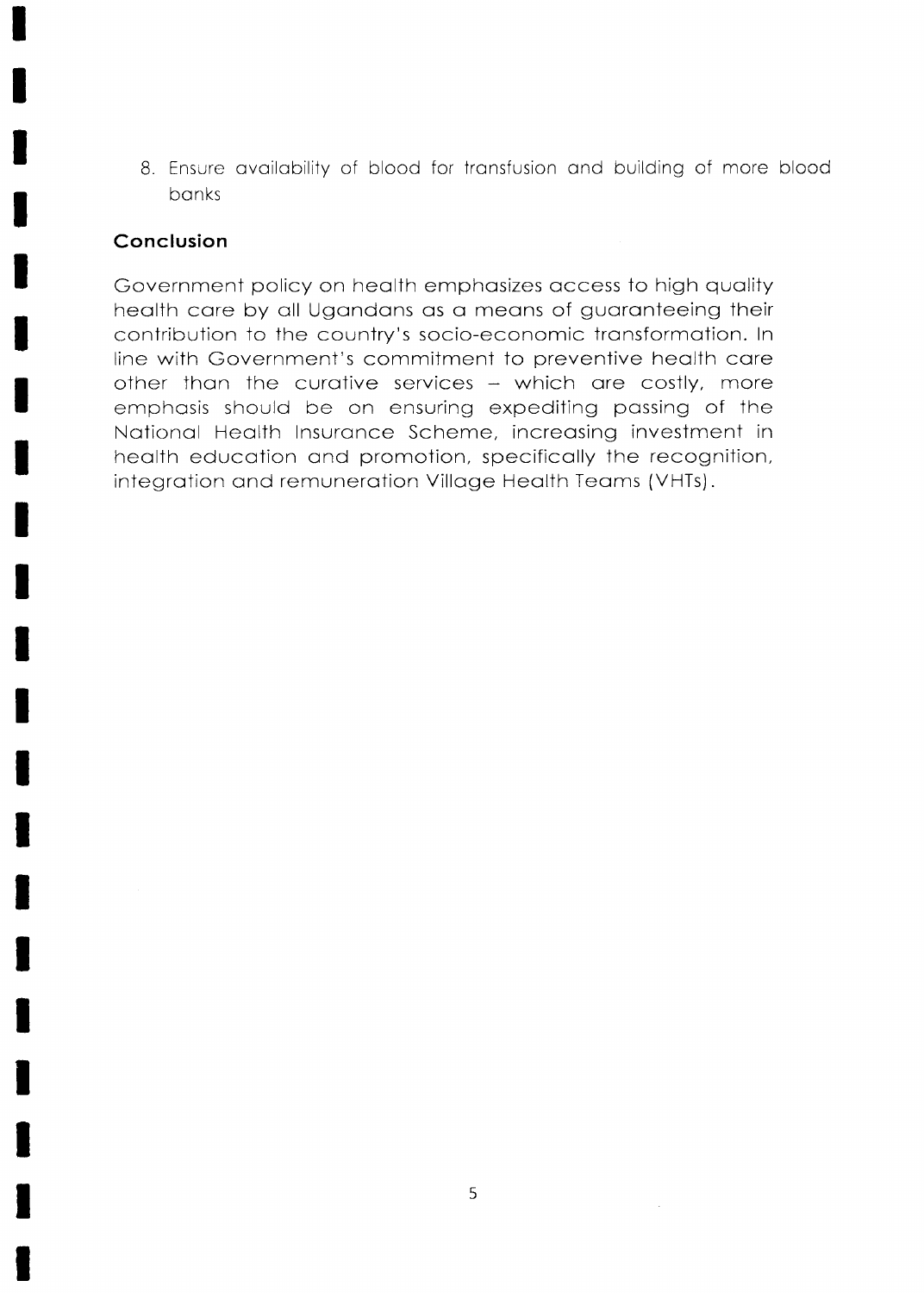## CHAPTER 1: Bockground to Alternotive Policy Stotement

## 1.7: Legol Provisions

ln occordonce with Section 6E (4) of the Administrotion of Porlioment (Amendment) Act (2006), Rules 14(4) and 146 of the Rules of Procedure 2017, this Alternotive Policy Stotement for the Heolth Sub-progrom orticulotes policy directions of the Opposition in Parliament for the FY 2022/23.

## L.2: Sector Overview

The heolth service delivery system in Ugondo is curotive "heovy" even when o quick perusol of the heolth policy documents shows the recognition ond need to increase focus and investment in preventive health care. Uganda, just like all other countries globolly, wos not spored by the noble covid-19. For the Iost iwo yeors, our efforts os c country hove been directed towords the monogement of the covid-19. The pondemic sow oll efforls geored towords its monogement, sometimes to the detriment of goins mode in other oreos like mentol heolth (where mentol heolth units in hospitols were turned in to Covid-19 treotment units) and HIV/AIDS which saw the gains reversed as lockdown measures negotively offected prevention ond treotment meosures. The lockdown olso triggered o spike in teenoge pregnoncies.

The heolth core system is weok, both in terms of infrostructure ond odequocy of humon resource. Acute lock of hospitol beds, lntensive Core Unit beds ond Oxygen shortoge come to the fore especiolly during the second wove of the delta variant. Stories of health workers on the front line lacking basic Personal Protective Equipmeni (PPE).

The sector is further riddled with poor remunerotion ond motivotion of heolth workers ihot hos resulted into chronic medicol workers strikes. Ihere is o problem of meosuring the odequocy of heolth core by focusing on ovoilobility of heolth infrastructure facilities like Health Centre IIIs at the sub-county level. The determination of sub-counties has of late been a result of Gerry meandering ond os it where resources ore ollocoted to construction of focilities rother thon delivery of heolth core. This hos resulted in poor diognosis of Ugondo's heolth core delivery needs os efforts ore put on construction of more heolth focilities even when evidence shows over 77% of Ugondons occess o heolth focility within a radius of three kilometers. This amidst heavy out of pocket health expenditure which stood at 41% in 2020/2021 from 42% in 2019/20. Only 3.1% of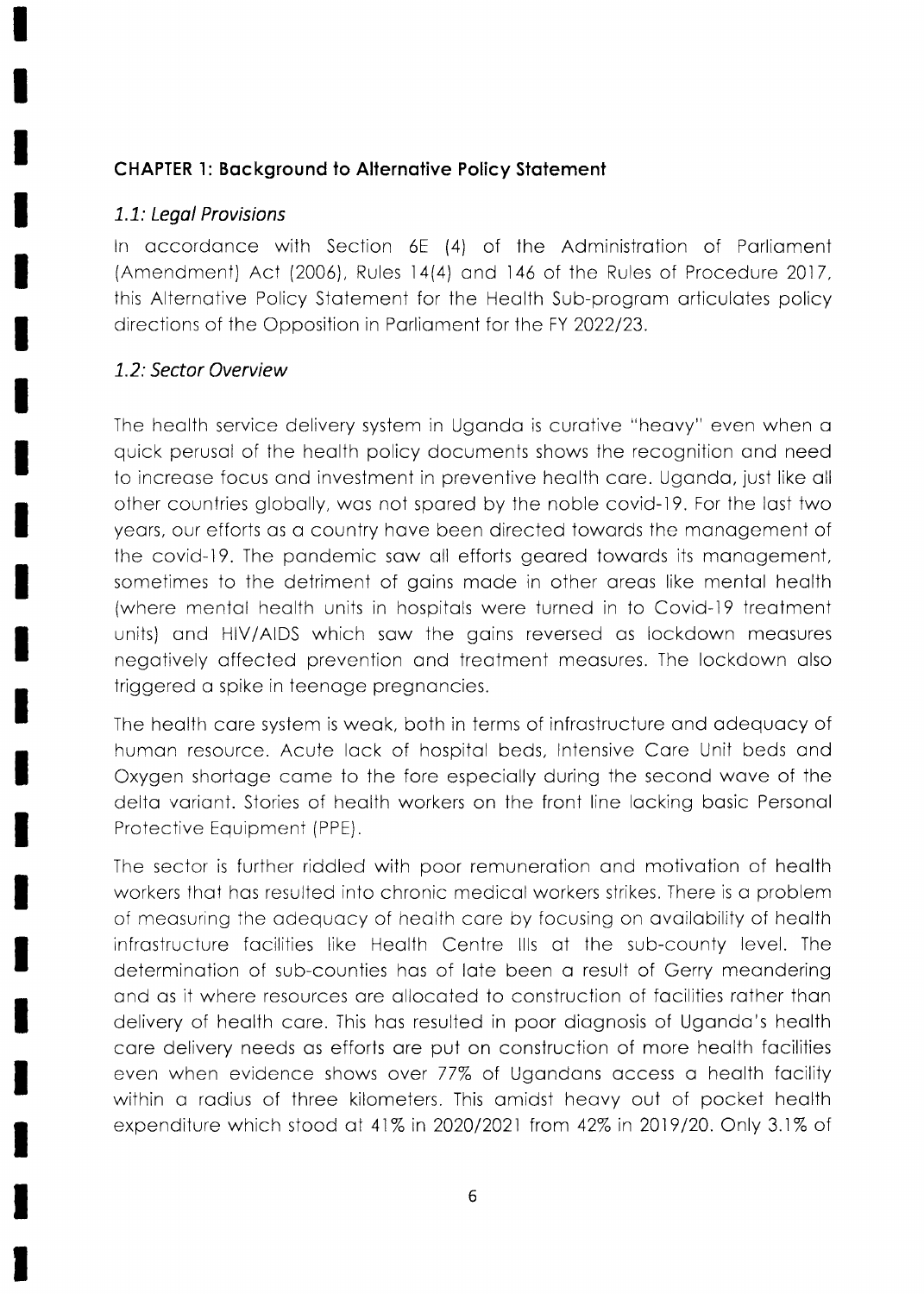Ugandans access some form of health insurance. This is a drop from 5.1% in 2019/20.1

## **Chapter 2: Situational Analysis of Ministerial Policy Statement**

## 2.1: Health Sector Financing and Budgetary Allocations

The health sector budget as a proportion of the National Budget has stagnated between 6-9% for the last decade. It dropped to 6.1% in 2021/2022 from 7.2 % in 2019/2020. However, in nominal terms the health sector budget increased by 8% from UGX 2,589 billion in FY 2019/20 to UGX 2,788.90 billion in FY 2020/21. This was majorly attributed to additional allocations for interventions related to the Covid 19 pandemic response. Share of GoU contribution to the health sector budget is 57% and external financing is 43%.

## Table 1: Overall Health Sector MTEF Budget Proposals FY 2022-23  $(UGX, BN)$

|     | PROGRAMME/VOTE                              | FY 2021/2022<br><b>Approved Budget</b> | FY 2022/23<br><b>ESTIMATES</b> | Variance       |
|-----|---------------------------------------------|----------------------------------------|--------------------------------|----------------|
|     | HUMAN CAPITAL DEVELOPMENT:<br><b>HEALTH</b> |                                        |                                |                |
| 014 | Ministry of Health                          | 782.75                                 | 266.66                         | $-516.09$      |
| 114 | Uganda Cancer Institute                     | 52.71                                  | 55.92                          | $+3.21$        |
| 115 | Uganda Heart Institute                      | 28.92                                  | 29.15                          | $+0.23$        |
| 116 | National Medical Stores                     | 600.31                                 | 601.08                         | $+0.77$        |
| 134 | <b>Health Service Commission</b>            | 8.13                                   | 8.25                           | $+0.12$        |
| 151 | Uganda Blood Transfusion<br>Service (UBTS)  | 18.80                                  | 18.28                          | $-0.52$        |
| 401 | Mulago Hospital Complex                     | 59.99                                  | 61.45                          | $+1.46$        |
| 402 | <b>Butabika Hospital</b>                    | 17.31                                  | 17.60                          | $+0.29$        |
| 403 | Arua Referral Hospital                      | 10.15                                  | 10.15                          | $\Omega$       |
| 404 | Fort Portal Referral Hospital               | 9.47                                   | 9.47                           | $\overline{O}$ |

<sup>&</sup>lt;sup>1</sup> Uganda Bureau of Statistics, 2021: Uganda National Health and Demographic Survey, 2019/2020, Kampala, Uganda. p.7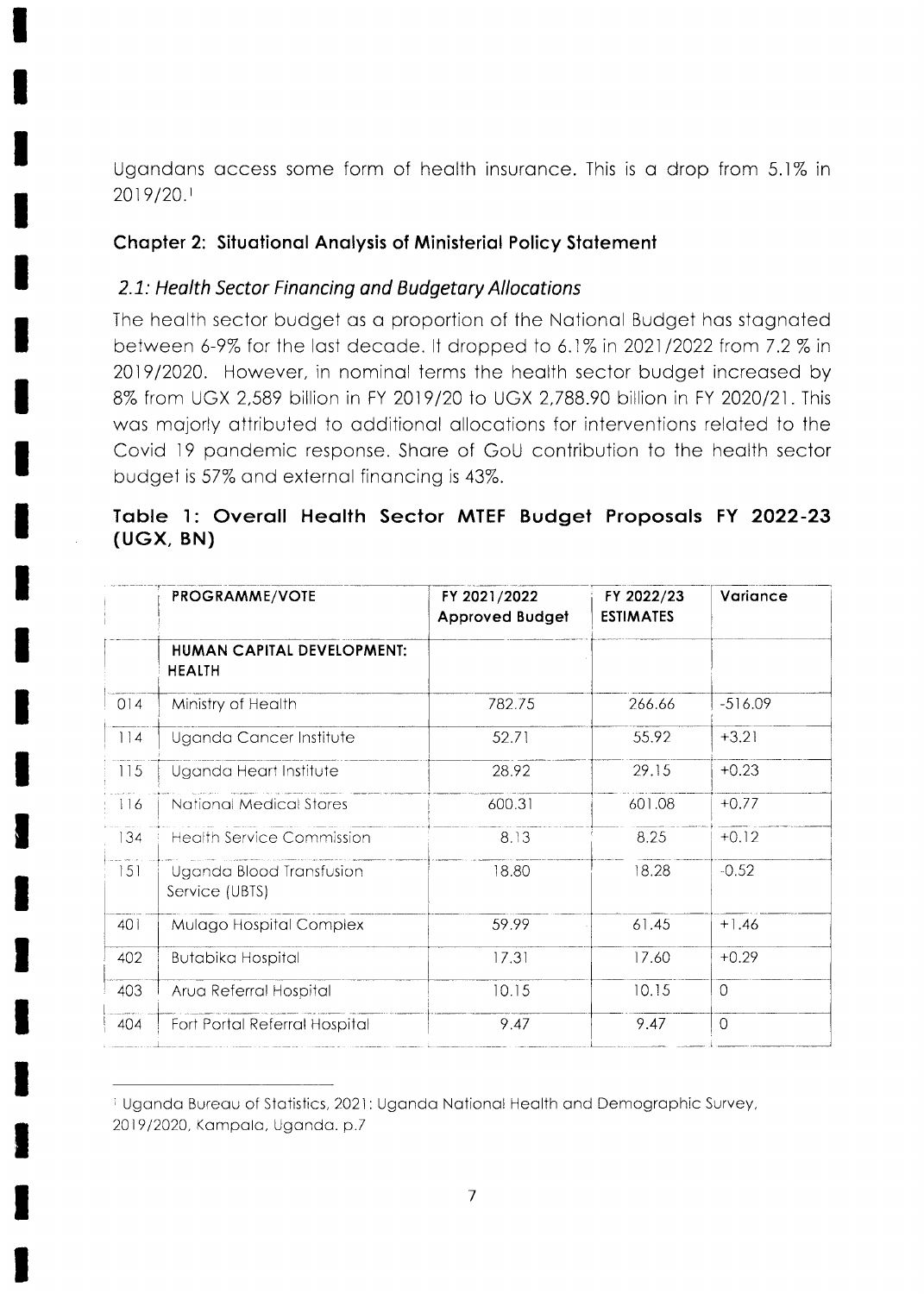|     | PROGRAMME/VOTE                                    | FY 2021/2022<br><b>Approved Budget</b> | FY 2022/23<br><b>ESTIMATES</b> | Variance       |
|-----|---------------------------------------------------|----------------------------------------|--------------------------------|----------------|
| 405 | Gulu Referral Hospital                            | 15.05                                  | 15.05                          | $\circ$        |
| 406 | Hoima Referral Hospital                           | 8.39                                   | 8.39                           | $\circ$        |
| 407 | Jinja Referral Hospital                           | 17.28                                  | 17.28                          | $\circ$        |
| 408 | Kabale Referral Hospital                          | 8.65                                   | 8.65                           | $\overline{O}$ |
| 409 | Masaka Referral Hospital                          | 10.80                                  | 10.80                          | $\overline{0}$ |
| 410 | Mbale Referral Hospital                           | 18.23                                  | 18.23                          | $\overline{O}$ |
| 411 | Soroti Referral Hospital                          | 8.10                                   | 8.10                           | $\Omega$       |
| 412 | Lira Referral Hospital                            | 13.81                                  | 13.81                          | $\overline{0}$ |
| 413 | Mbarara Referral Hospital                         | 16.17                                  | 16.17                          | $\mathbf 0$    |
| 414 | Mubende Referral Hospital                         | 9.57                                   | 9.57                           | $\overline{0}$ |
| 415 | Moroto Referral Hospital                          | 8.27                                   | 8.27                           | $\circ$        |
| 416 | Naguru Referral Hospital                          | 9.11                                   | 9.11                           | $\circ$        |
| 417 | Kiruddu Referral Hospital                         | 18.74                                  | 18.74                          | $\overline{0}$ |
| 418 | Kawempe Referral Hospital                         | 11.97                                  | 11.97                          | $\overline{0}$ |
| 419 | Entebbe Regional Referral<br>Hospital             | 5.58                                   | 5.58                           |                |
| 420 | Mulago Specialized Women and<br>Neonatal Hospital | 22.54                                  | 22.14                          | $-0.54$        |
| 421 | Kayunga Referral Hospital                         |                                        |                                | à,             |
| 422 | Yumbe Referral Hospital                           |                                        |                                |                |
| 127 | Uganda Virus Research Institute<br>(UVRI)         | 8.99                                   | 9.06                           | $-0.07$        |
| 612 | 601-999 Local Governments                         | 734.87                                 | 734.87                         | $\overline{0}$ |
|     | SUB-TOTAL HEALTH SUB PROGRAM                      | 7,269.82                               | 7,519.52                       | $+6,792.7$     |

Source: MINISTERIAL; POLICY STATEMENT, HEALTH SUB-PROGRAMME, 2022-23

Detailed analysis of the budget figures in the Ministerial Policy Statement was difficult and impossible since it shows that figures for FY 2022/2023 were already approved and goes ahead to even show expenditure by end of December 2022.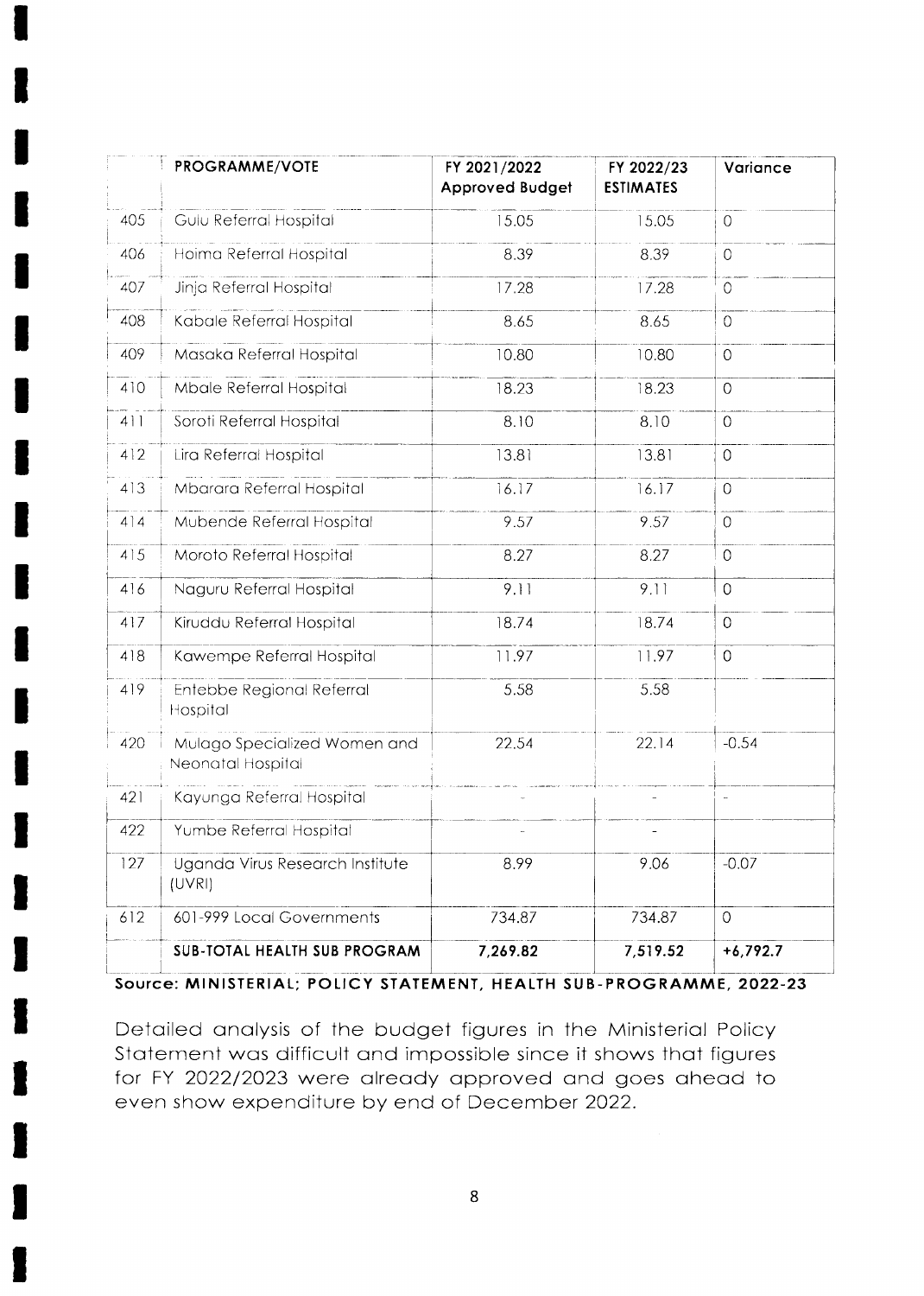However, on pages xiv and xv of the statement that was laid on the table, there is section titled, "UNFUNDED PRIORITIES FOR FY 2022/23" which gives a highlight of what the Ministry intends to spend on. Under this section, it's important to highlight some of the key allocations. UGX 6 billion has been allocated to community health initiatives to train Village Health Teams. Other preventive health interventions were allocated as follows: **Health** Education and Promotion **IUGX** 925,000,000), Reproductive and Child Health (UGX 724,000,000), Non-Communicable Diseases (UGX 579,000,000) and Environmental Health (UGX) In contrast, budget allocations to items classified as 1,025,000,000). construction, renovation and rehabilitation is UGX 508,400,000,000 (approx. 30% of the sub program budget). Notable to note is an allocation of UGX 652,000,000,000= for what is termed as the 'Covid 19 resurgence plan.'

The Health sub-program has nineteen intervention areas as per the National Development Plan III. The Budget Frame Work Paper and Ministerial Policy Statement do not show what exactly will be done to operationalize each intervention area. The planning has not been readjusted to mirror these intervention areas to ensure that each area has a corresponding program proposal to ensure that some sector interventions are left unattended to.

The National Health Sector Strategic Plan 2020/2021-2024/25 enjoins the Ministry to shift from predominantly disease-oriented care system to a health promoting system, from a siloed, segmented sector specific intervention to multisectoral collaboration with intersections and synergies; from predominantly facility-based care to Primary Health Care (PHC) and population management; and from fragmented and episodic health care to integrated model of health care that continues over time. However, the budget proposals seem to be stuck in the old model of out put based budgeting and isolated planning for health care delivery. For example, there is little or nothing that suggests the Ministry of Health is working with other sectors like energy, education, works and transport, internal affairs to reduce certain out puts like addressing road accidents and injuries which are a key source of admissions in hospitals.

9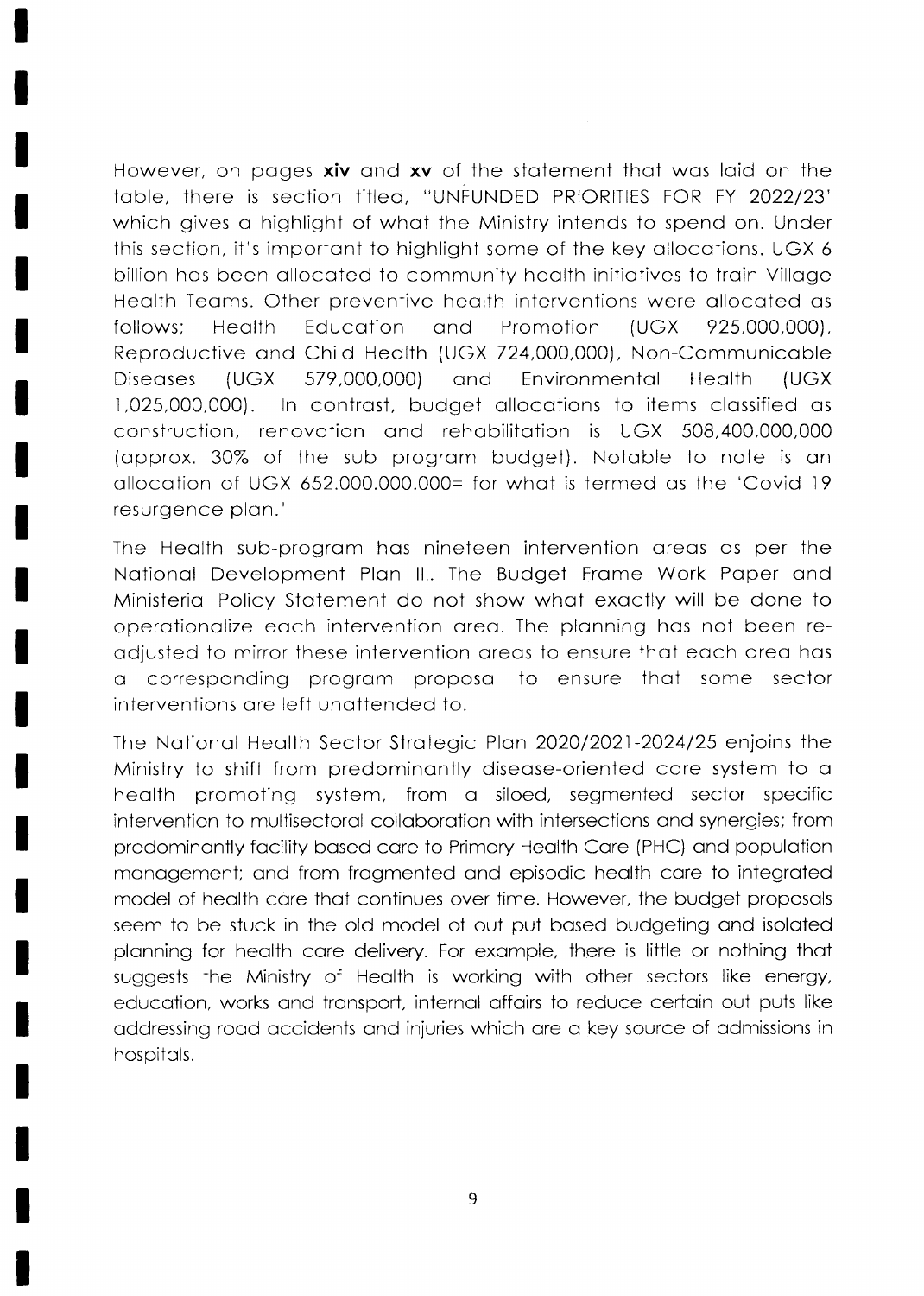## 2.1: Emerging Sectoral Issues and Proposed Alternatives

### Issue 1: Containing further spread of Covid-19 following full re-opening of the economy

Since March 2020, Uganda has been battling the Covid-19 pandemic. Drastic measures including long lockdowns were instituted to contain the spread of the virus. By December 2021, the country was officially into its third wave of the pandemic. Although the positivity rate reached as high as 25%, this was followed by notably low hospital admissions.

Among the interventions looked at as the magic bullet for managing the pandemic is vaccination. Vaccination against Covid-19 in Uganda was launched on 10th March 2021. The vaccination which started off as a ray of hope and caused excitement was hit by a setback of conspiracy theories that so many Ugandans become suspicious of the effectiveness and safety of the vaccines resulting into low vaccination up take. The low uptake was due to inability of vaccines reaching out to all parts of the population. There were long queues at vaccination centers meaning many of the eligible candidates and even priority groups for the vaccine hadn't been able to get their turn  $$ including schoolteachers.

By 31st December 2021, total doses administered then were 11,377,067 and out of this, 3,756,248 million people had been vaccinated fully either with 2 dozes of the various the vaccine types or the one vaccine of Johnson and Johnson. Of the 22 million people, 45% (9,979,206) of the target population had received at least one shot of the vaccine and 17% had been fully vaccinated. Uganda had received a total of 20,658,940 million vaccine types that need two dozes to cover one person and 12,037,500 millions of the single doze Johnson and Johnson meaning 21,086,318 dozes had been used and what hadn't been used, had the capacity to vaccinate 8,503,631 millions of people or to cover 6.1 million people due for second dose. As at 31st December 2021, the country was expecting another 7,319,610 million double doze vaccines, able to vaccinate 3,659,805million people and another 3,691,200 Johnson and Johnson able to vaccinate a similar number.

### **Proposed Alternative**

The Ministry of Health should institute measures of monitoring severity of covid-19 in patients especially children in schools who are known to be asymptomatic to covid-19 and remain with mild illness. The Ministry of Health should consider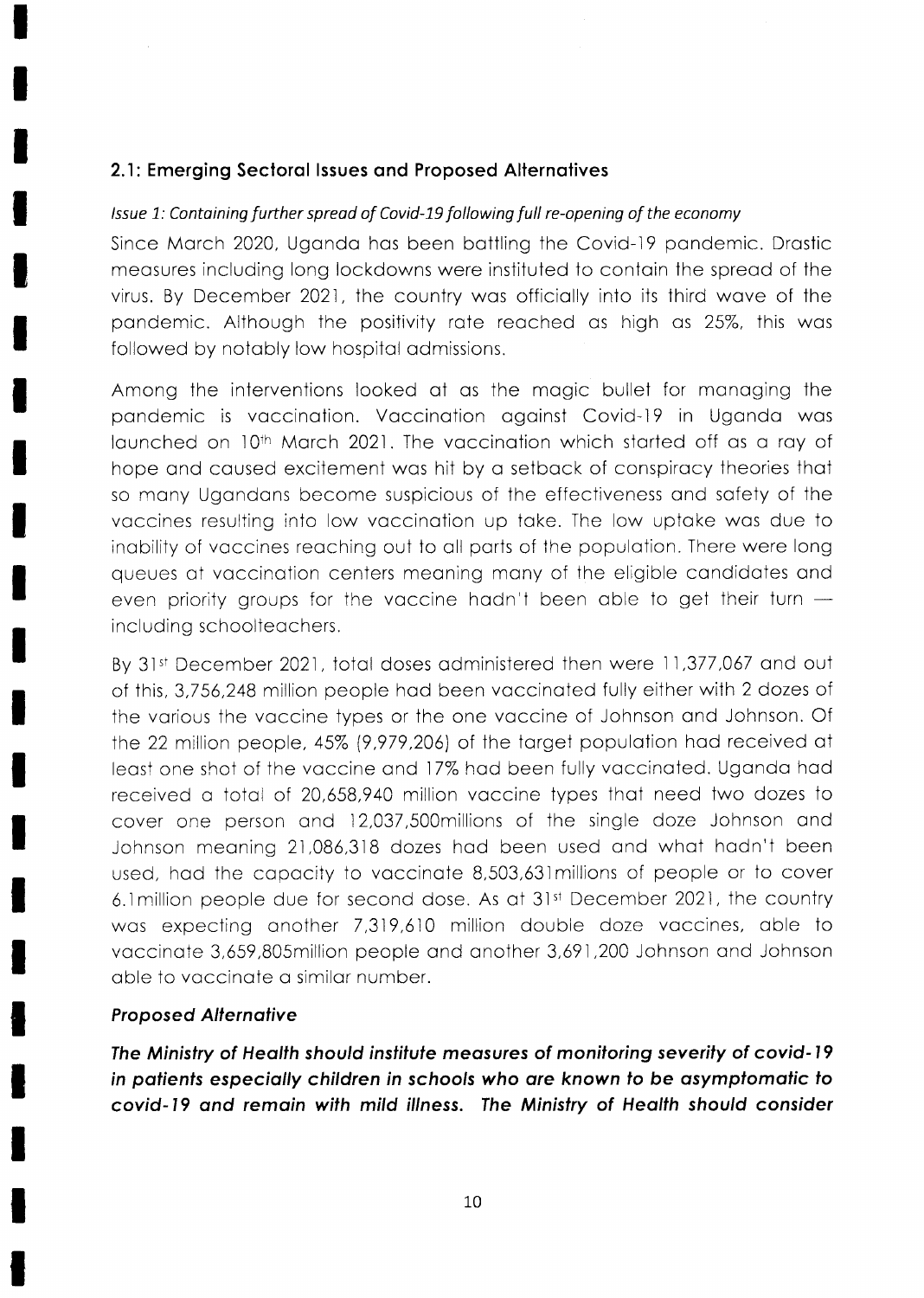procurement of Pulse-Oximeters and distribute them to schools and VHTs along with the necessary empowerment.

It's known that many Ugandans have contracted Covid-19 and recovered. The Ministry of Health reported high positivity rate of the Omicron but low hospital admissions. We therefore contend that local research be done using Covid-19 anti body tests to establish Ugandans who have acquired natural immunity resulting from infections. The findings of the study should then inform the vaccination policy so as to ensure an evidence-based vaccination strategy.

Going by the World Health Organization (WHO) guidelines, all the available vaccines should be for those 18 and above with priority to the elderly and those with comorbidities.

We note that the country has already procured and or received in donations sufficient covid-19 vaccines to administer to the categories of people indicated by the WHO guidelines. We therefore propose that the colossal sums of money being requested for another mass vaccination campaign be invested in the establishment of a minimum care and monitoring package that will ensure early and timely detection of any COVID-19 cases at the community level including schools.

#### Issue 2: Continued prioritization of curative approach over preventive approach to health care.

In Uganda, like in many other countries, the best way to improve health and well-being remains contested. Policies and investments in health improvement have followed a "care" approach - where communities are expected to receive health services from health installations like hospitals and health centres. Although health promotion has been advanced in the policy discourse, its institutions and structures are diverse and less well understood across development actors.<sup>2</sup> Health investments are usually allocated on the basis of indices related to disease burden and the infrastructure used to restore health. These criteria have institutionalized an unsatisfactory norm among policy-makers and technocrats that privilege the finance of "diseases" instead of financing of

<sup>&</sup>lt;sup>2</sup> F. Ssengooba, SN Kiwanuka, E. Rutebemberwa, E. Ekirapa- Kiracho (2017), Universal Health Coverage in Uganda: Looking Back and Forward to Speed up the Progress. Makerere University, Kampala Uganda., p.5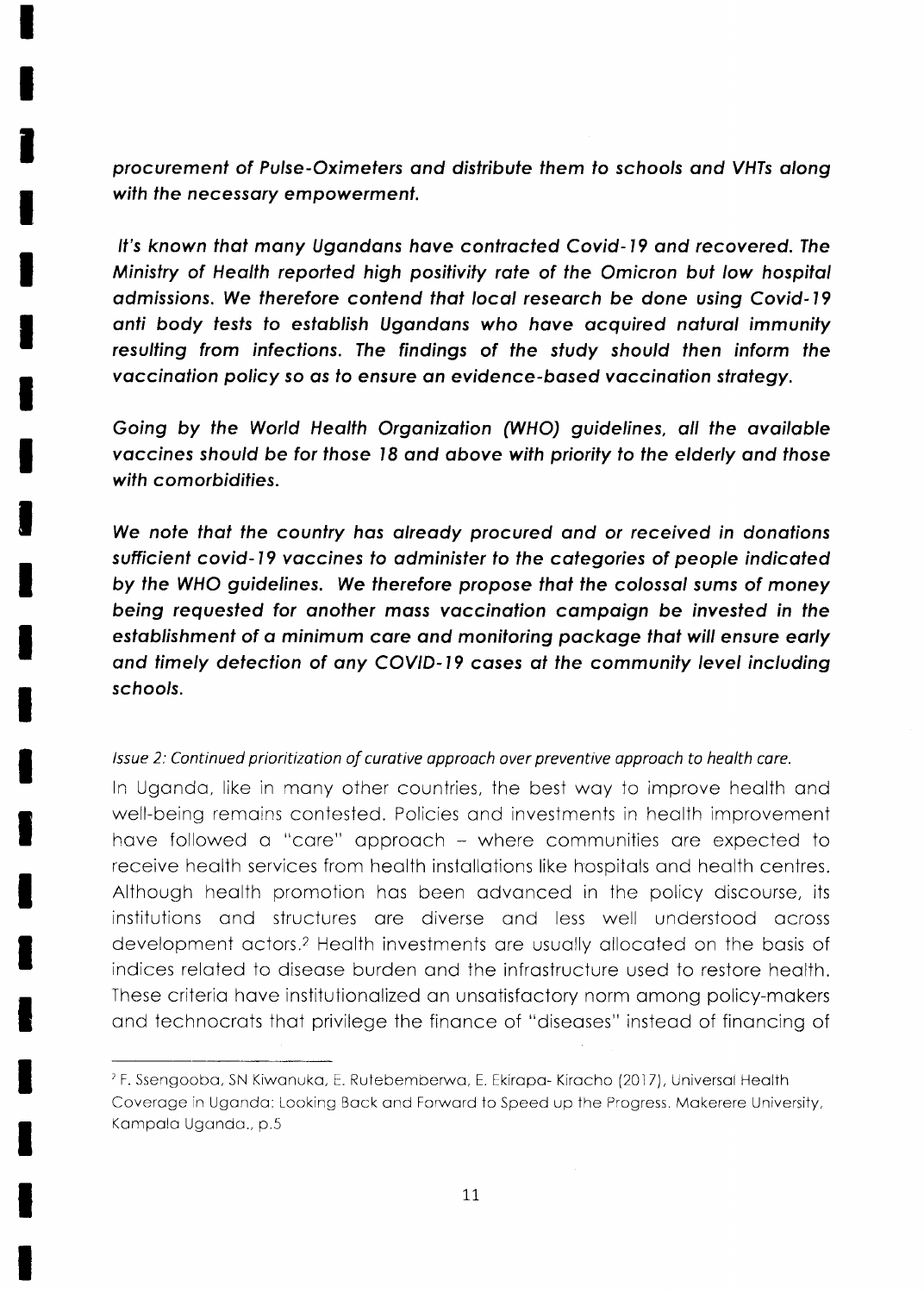good health and well-being of communities.<sup>3</sup> An analysis of the health sector service delivery in Uganda shows that it is predominantly a disease-oriented care system than health promotion and disease prevention.<sup>4</sup>

The focus on curative health care in Uganda not withstanding, efficient and functional curative health care service delivery system is still a mirage. Nine hundred and eighty-two (982) sub-counties don't have a single Health Center III<sup>5</sup> as by policy, health staffing levels are at 74% and funding gap for essential medicines and supplies for the year 2022/23 is 70.32 billion. Even with all this, the health planners have continued to ignore the option of meaningfully investing in preventive health care amidst evidence that 40% of the disease burden among adults 19-64 is due to preventable non-communicable diseases.<sup>7</sup> Generally, over 75% of disease burden in Uganda is preventable.<sup>8</sup>

In the financial year 2021/2022, a meagre UGX 728,498,000 was budgeted for health education, promotion and communication<sup>9</sup> and even then, only UGX 342,416,000 went to non-communicable disease with UGX 196,616,000 going to staff salaries.<sup>10</sup> The trend has been consistent. In the financial year 2019/2020, the NCD department was allocated UGX 120 million and Health Promotion allocated a sultry UGX 139m respectively for the entire year.<sup>11</sup>

The response to health care in Uganda is to prepare to treat diseases through building of infrastructure and procurement of medical supplies yet the resource

 $3$  Ibid, pp6-7

<sup>7</sup> National Planning Authority, 2020: National Development Plan III, Kampala, Uganda. p.70

<sup>8</sup> Parliament of Uganda, 2019: Report of the Parliamentary Committee on Health on the Health Sector Ministerial Policy Statement and Budget Estimates for FY 2019/2020, Page 26.

<sup>9</sup> Government of Uganda, 2021: Approved Estimates of Revenue and Expenditure (Recurrent and Development), 350

 $10$  Ibid. 367.

<sup>11</sup> Parliament of Uganda, 2019: Report of the Parliamentary Committee on health on the Health Sector Ministerial Policy Statement and Budget Estimates for FY 2019/2020, Page 26.

<sup>&</sup>lt;sup>4</sup> Ministry of Health, 2021: Health Sector Strategic Plan 2021/2022-2024/2025

<sup>&</sup>lt;sup>5</sup> Ministry of Health, 2021: Ministerial Policy Statement on Health, Kampala, Uganda. p.20.

<sup>&</sup>lt;sup>6</sup> Ministry of Health Uganda: The Annual Health Sector Performance report, 2020/21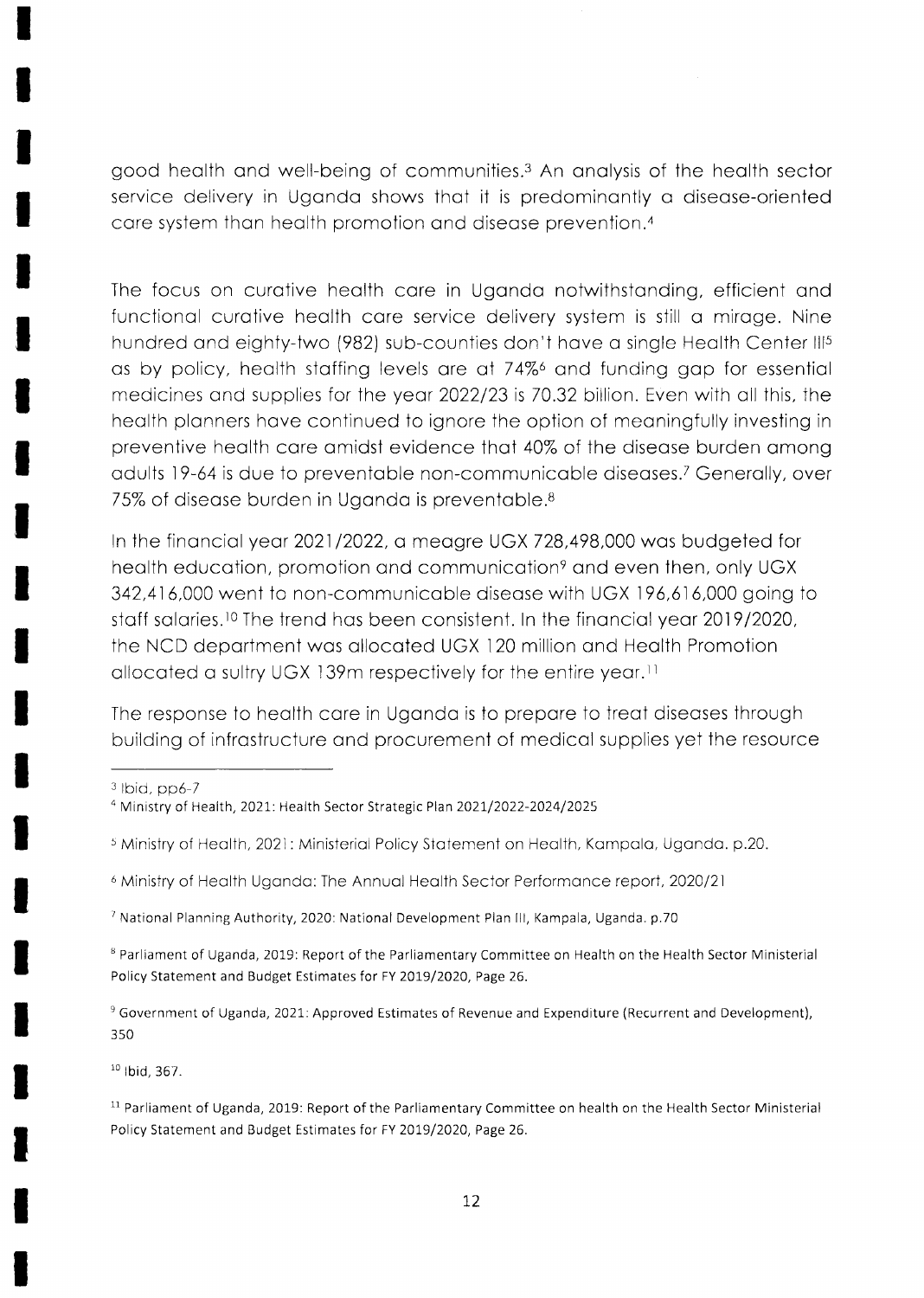envelope is inodequote. The esiimoted cost for construction ond equipping is UGX 70bn per hospital and total cost for 74 hospitals is UGX 5,180 billion. The recurrent costs, including wage, non-wage recurrent and medicines required per hospital per annum is UGX 3.8 billion. Should government construct all the 74 General Hospitals, it will translate to UGX 235.3bn recurrent costs per annum.<sup>12</sup> This cost leoves out other levels of heolth infrostructure like Heolth Center llls, lVs, Regionol Referrol Hospitols ond the ottendont costs for running them. With o totol onnuol budget of overoge 3 .5 trillion, it would toke Ugondo over holf o century to ottoin the required stondord of heolth infrostructure to provide odequote curotive core for its citizens.

### Proposed Alternative(s)

i) Amplify role of Community based health care through empowerment of Community Health Extension Workers (CHEWS), Village Health Teams (VHTs) and roll out of The Integrated Community Case Management  $(ICCM).$ 

The recognition for a need to develop a health care delivery system in Uganda designed to improve the health status of households, with their full participation, using local technologies and resources is well documented.<sup>13</sup> The government of Ugondo hos experimenfed with o number of communily-bosed heolth initiatives including the Village Health Teams launched in 2001<sup>14</sup>, Community Health Extension Workers (CHEWS) being piloted since 2014 and Integrated Community Case Management (ICCM). Evaluation of the VHT strategy by the Ministry of Health in 2014, expectedly found that the VHT system had not been effective in reducing the disease burden since it has been hinged on volunteerism as the main pillar. The Ministry of Health has gone ahead, based on the findings of the assessment, to propose scrapping of the VHT strategy and subsfifufe it with fhe CHEWS which is bosed ot the Porish level.

The Ministry of Health has been experimenting with the ICCM in 67 Districts and 11 cities. The ICCM is an extension of Integrated Management of Childhood and lllness (IMCI) to the community level. This approach facilitates prompt, low-cost, evidence-bosed lifesoving freofmenfs for fhe mosf common couses of

 $14$  lbid

<sup>&</sup>lt;sup>12</sup> Ministry of Health, 2021: Ministerial Policy Statement on Health, Kampala, Uganda. p.17.

<sup>&</sup>lt;sup>13</sup> Ministry of Health, 2018: Community Health Extension Workers National Policy.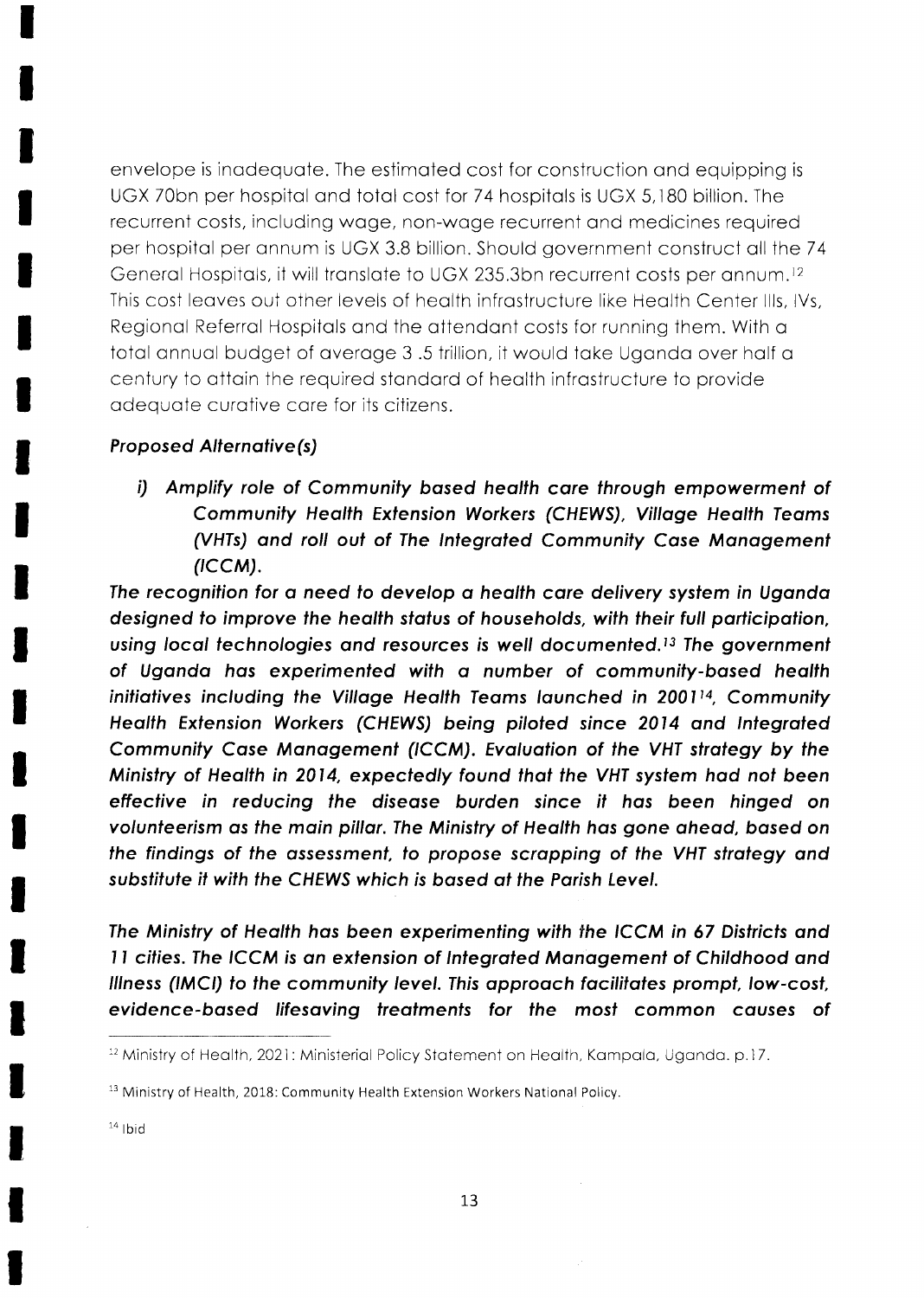childhood mortolity ond morbidily lo children closer lo home.Ihe UN-led Child Health Epidemiology Reference Group estimates that access to communitybased treatment could reduce child deaths from malaria by half, deaths from pneumonia by nearly two-thirds, and deaths from life-threatening diarrhea by up to 90%.<sup>15</sup>

The existing Community Based health care initiatives should be amplified by odopting VHTs on the Ministry poy roll ond hove one CHEW qt the porish level to supervise fhe VHIS, Ihe VHIs should fhen be empowered to provide ICCM but olso ofher heqlth core ond prevenlion pockoges.

Ugondo hos 70,512 villoges/cells/zones ond 10,595 porishes/words. fhe proposol is fo have two VHTs per village and 1 CHEW per parish. Each VHT should be paid UGX 70,000 per month and 250,000 per month for each CHEW. This will require a total investment of  $UGX$  150,242, 160,000/=.

ii) Invest in health promotion and disease prevention

Provision of health care services is not the most important determinant of health.<sup>16</sup> Investing in health promotion would yield better results, given the resource constraints. Health promotion is the process of enabling people to increase control over and to improve their health so as to reach a state of complefe physicol, mentol ond sociql well-being. lf hos three overlopping spheres, namely health protection, health prevention and health education.<sup>17</sup> Investing in disease prevention and promotion is a sure way for improving health outcomes in Uganda. All the leading cause of disease burden in Uganda as per the 2020/2021 Health Sector Annual Performance Report are preventable with malaria contributing 29.1% of all Out Patient Department (OPD) attendances.<sup>18</sup> The same report recognizes the need for effective communication and

 $17$  tbid

<sup>18</sup> Ministry of Health, 2022: Annual health Sector Performance Report for Financial year 2020/2021

 $15$  Ministry of Health, 2021: The Investment Case for Integrated Community Case Management of Childhood lllnesses, p 4

<sup>&</sup>lt;sup>16</sup> Ssengooba, SN Kiwanuka, E. Rutebemberwa, E. Ekirapa-Kiracho (2017), Universal Health Coverage in Uganda: Looking Back and Forward to Speed up the Progress. Makerere University, Kampala Uganda., p291